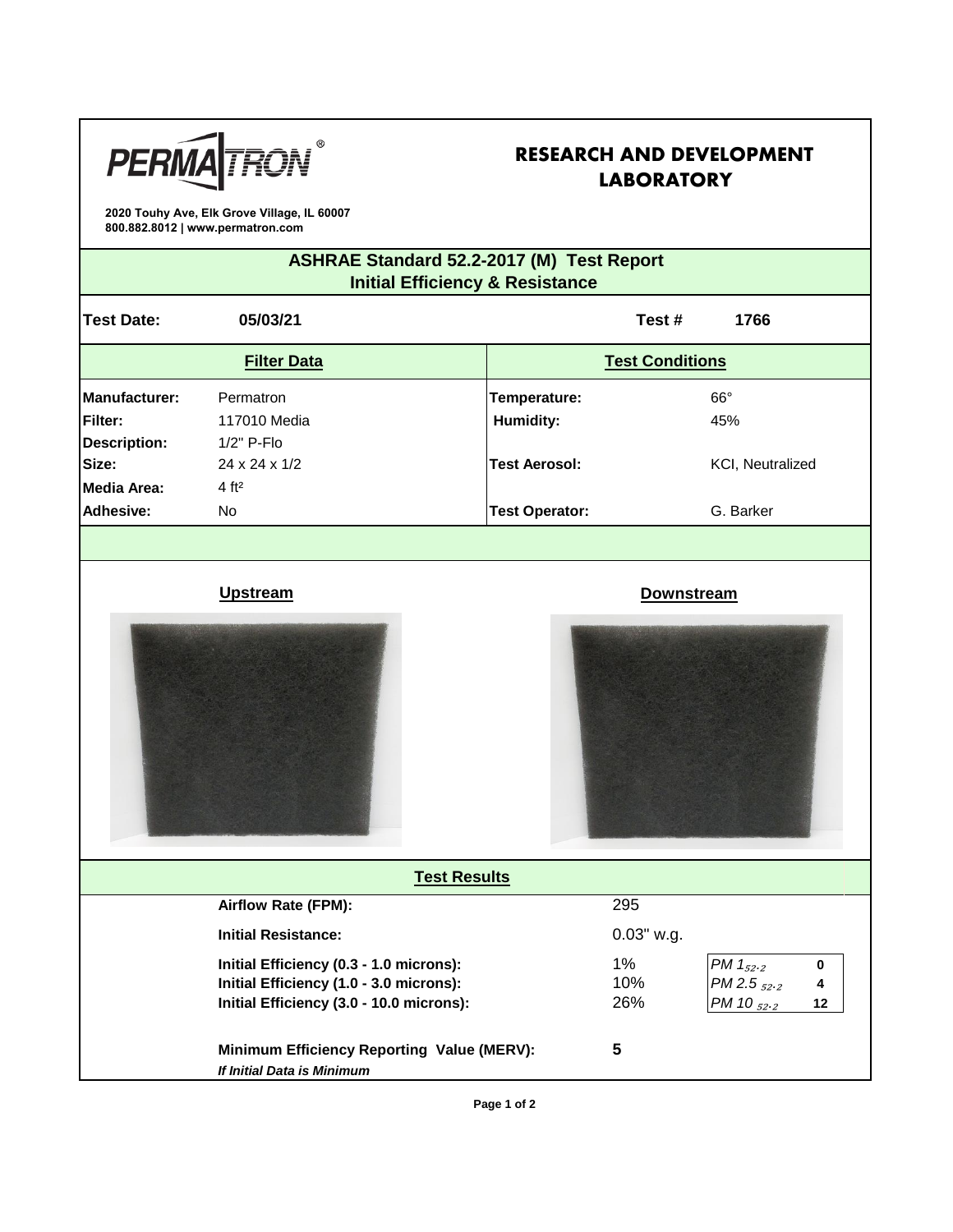# **ASHRAE STANDARD 52.2-2017(M) TEST REPORT TECHNICAL DATA**

#### **Test Date: 5/3/21**

**Test # 1766**



#### **INITIAL PARTICLE REMOVAL EFFICIENCY**



| <b>Particle Size Range</b><br>(microns) | <b>Mean Particle Size</b> | <b>Initial Removal</b><br><b>Efficiency</b><br>(%) |
|-----------------------------------------|---------------------------|----------------------------------------------------|
| $.30 - 0.40$                            | 0.35                      | 0.0                                                |
| $.40 - 0.55$                            | 0.47                      | 0.0                                                |
| $.55 - .70$                             | 0.62                      | 1.7                                                |
| $.70 - 1.0$                             | 0.84                      | 1.5                                                |
| $1.0 - 1.3$                             | 1.14                      | 4.6                                                |
| $1.3 - 1.6$                             | 1.44                      | 7.0                                                |
| $1.6 - 2.2$                             | 1.88                      | 12.0                                               |
| $2.2 - 3.0$                             | 2.57                      | 16.7                                               |
| $3.0 - 4.0$                             | 3.46                      | 26.7                                               |
| $4.0 - 5.5$                             | 4.69                      | 24.9                                               |
| $5.5 - 7.0$                             | 6.2                       | 27.2                                               |
| $7.0 - 10.0$                            | 8.37                      | 26.6                                               |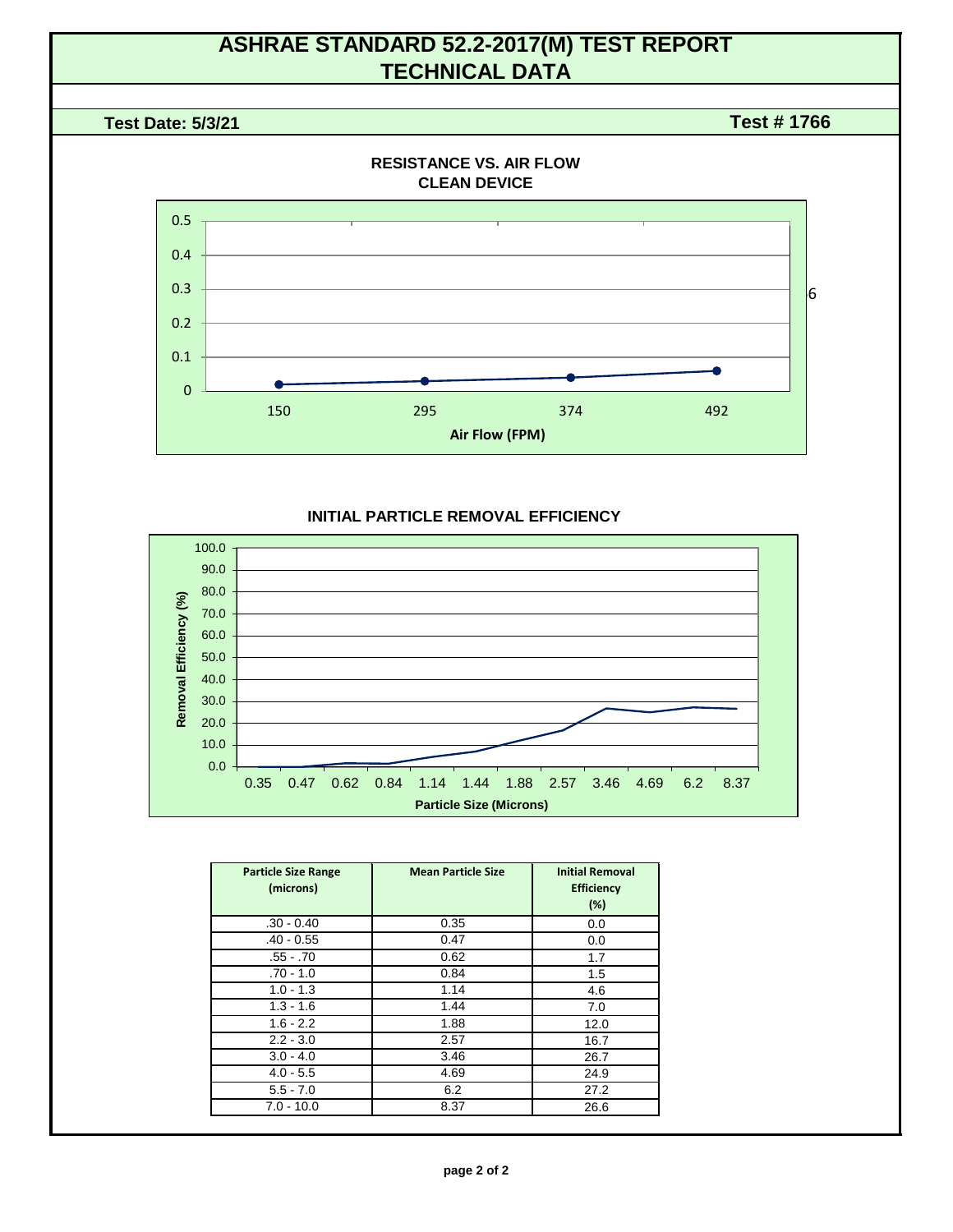

# **RESEARCH AND DEVELOPMENT LABORATORY**

**2020 Touhy Ave, Elk Grove Village, IL 60007 800.882.8012 | www.permatron.com**

## **ASHRAE Standard 52.2-2017 (M) Test Report Initial Efficiency & Resistance**

| <b>Test Date:</b>                                             | 04/13/21                                                                                                                       |                           | Test#<br>1762                                                         |  |
|---------------------------------------------------------------|--------------------------------------------------------------------------------------------------------------------------------|---------------------------|-----------------------------------------------------------------------|--|
| <b>Filter Data</b>                                            |                                                                                                                                | <b>Test Conditions</b>    |                                                                       |  |
| <b>Manufacturer:</b><br><b>Filter:</b><br><b>Description:</b> | Permatron<br>117009 Media<br>1" P-Flo                                                                                          | Temperature:<br>Humidity: | $66^\circ$<br>45%                                                     |  |
| Size:                                                         | $24 \times 24 \times 1$                                                                                                        | <b>Test Aerosol:</b>      | KCI, Neutralized                                                      |  |
| <b>Media Area:</b>                                            | 4 ft <sup>2</sup>                                                                                                              |                           |                                                                       |  |
| <b>Adhesive:</b>                                              | No                                                                                                                             | <b>Test Operator:</b>     | G. Barker                                                             |  |
|                                                               |                                                                                                                                |                           |                                                                       |  |
|                                                               | <b>Upstream</b>                                                                                                                | <b>Downstream</b>         |                                                                       |  |
|                                                               |                                                                                                                                |                           |                                                                       |  |
|                                                               | <b>Test Results</b>                                                                                                            |                           |                                                                       |  |
|                                                               | Airflow Rate (FPM):                                                                                                            | 295                       |                                                                       |  |
|                                                               | <b>Initial Resistance:</b>                                                                                                     | 0.07" w.g.                |                                                                       |  |
|                                                               | Initial Efficiency (0.3 - 1.0 microns):<br>Initial Efficiency (1.0 - 3.0 microns):<br>Initial Efficiency (3.0 - 10.0 microns): | $1\%$<br>10%<br>28%       | PM $1_{52 \cdot 2}$<br>0<br>PM 2.5 $_{52.2}$<br>4<br>PM 10 52.2<br>13 |  |
|                                                               | Minimum Efficiency Reporting Value (MERV):<br>If Initial Data is Minimum                                                       | 5                         |                                                                       |  |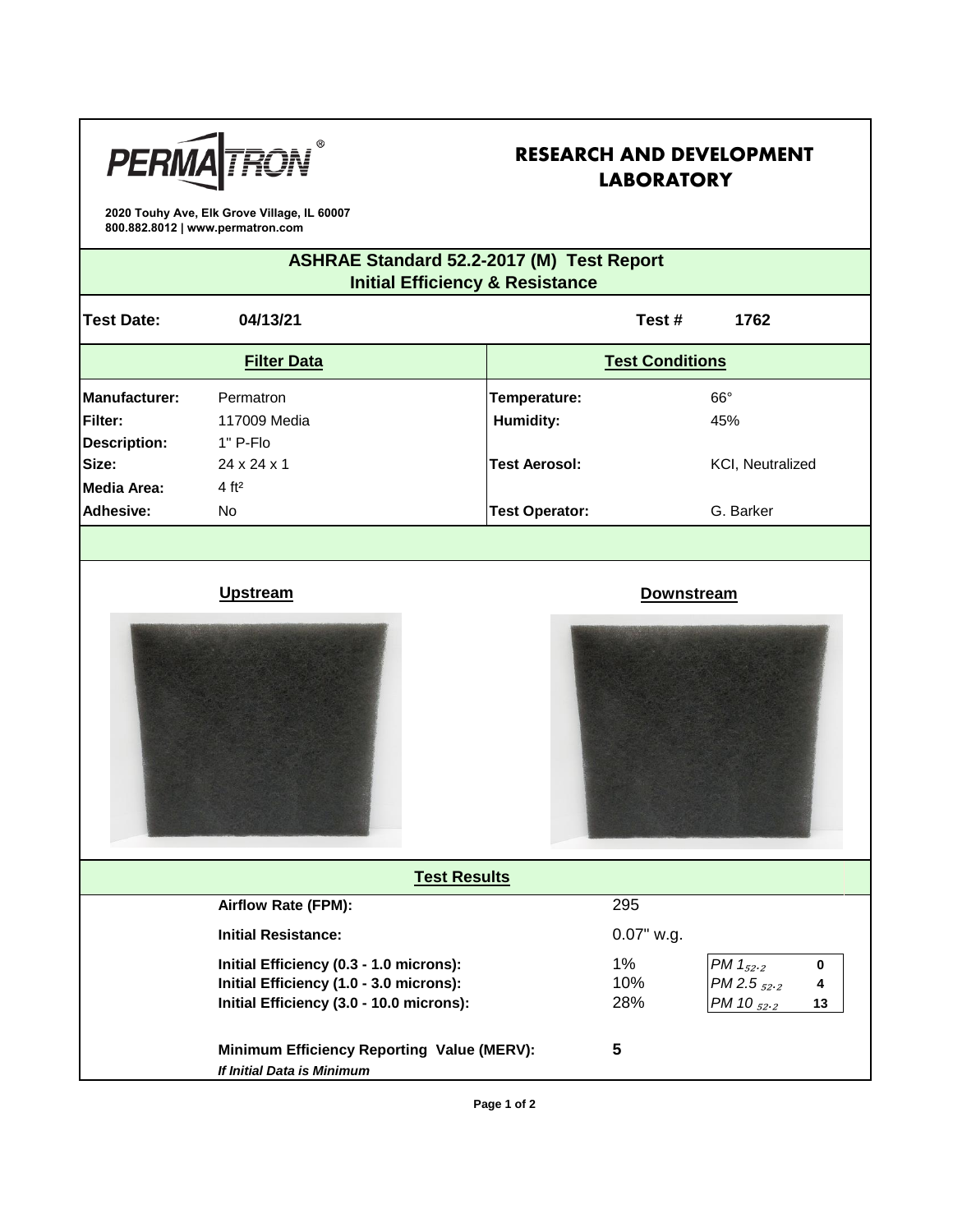# **ASHRAE STANDARD 52.2-2017(M) TEST REPORT TECHNICAL DATA**

#### **Test Date: 4/13/21**

**Test # 1762**



#### **INITIAL PARTICLE REMOVAL EFFICIENCY**



| <b>Particle Size Range</b><br>(microns) | <b>Mean Particle Size</b> | <b>Initial Removal</b><br><b>Efficiency</b><br>(%) |
|-----------------------------------------|---------------------------|----------------------------------------------------|
| $.30 - 0.40$                            | 0.35                      | 0.0                                                |
| $.40 - 0.55$                            | 0.47                      | 0.0                                                |
| $.55 - .70$                             | 0.62                      | 1.7                                                |
| $.70 - 1.0$                             | 0.84                      | 1.5                                                |
| $1.0 - 1.3$                             | 1.14                      | 2.1                                                |
| $1.3 - 1.6$                             | 1.44                      | 9.8                                                |
| $1.6 - 2.2$                             | 1.88                      | 10.2                                               |
| $2.2 - 3.0$                             | 2.57                      | 16.5                                               |
| $3.0 - 4.0$                             | 3.46                      | 26.1                                               |
| $4.0 - 5.5$                             | 4.69                      | 27.5                                               |
| $5.5 - 7.0$                             | 6.2                       | 28.6                                               |
| $7.0 - 10.0$                            | 8.37                      | 30.8                                               |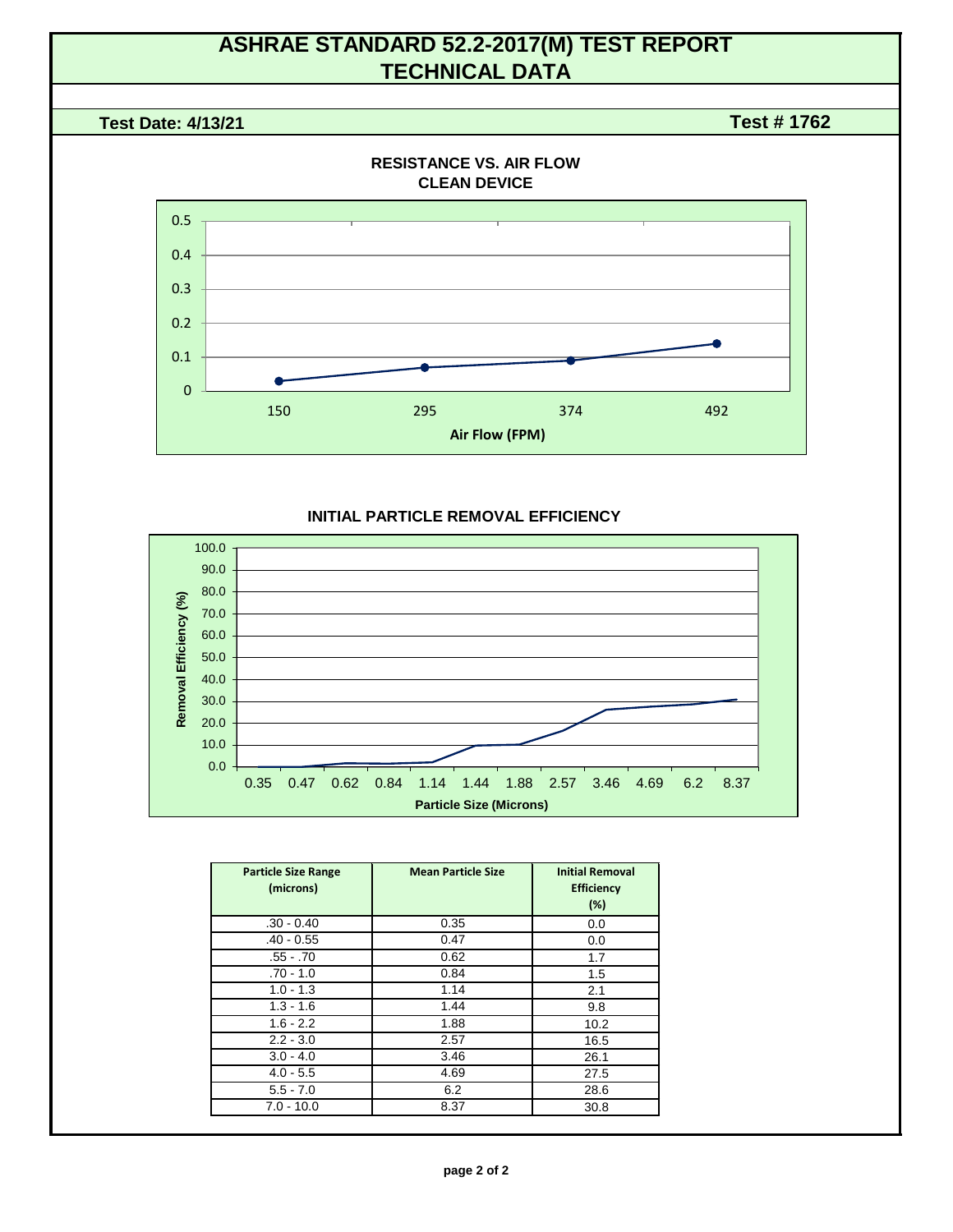

Permatron Corporation | 2020 Touhy Ave, Elk Grove Village, IL 60007 | (847) 434-1421